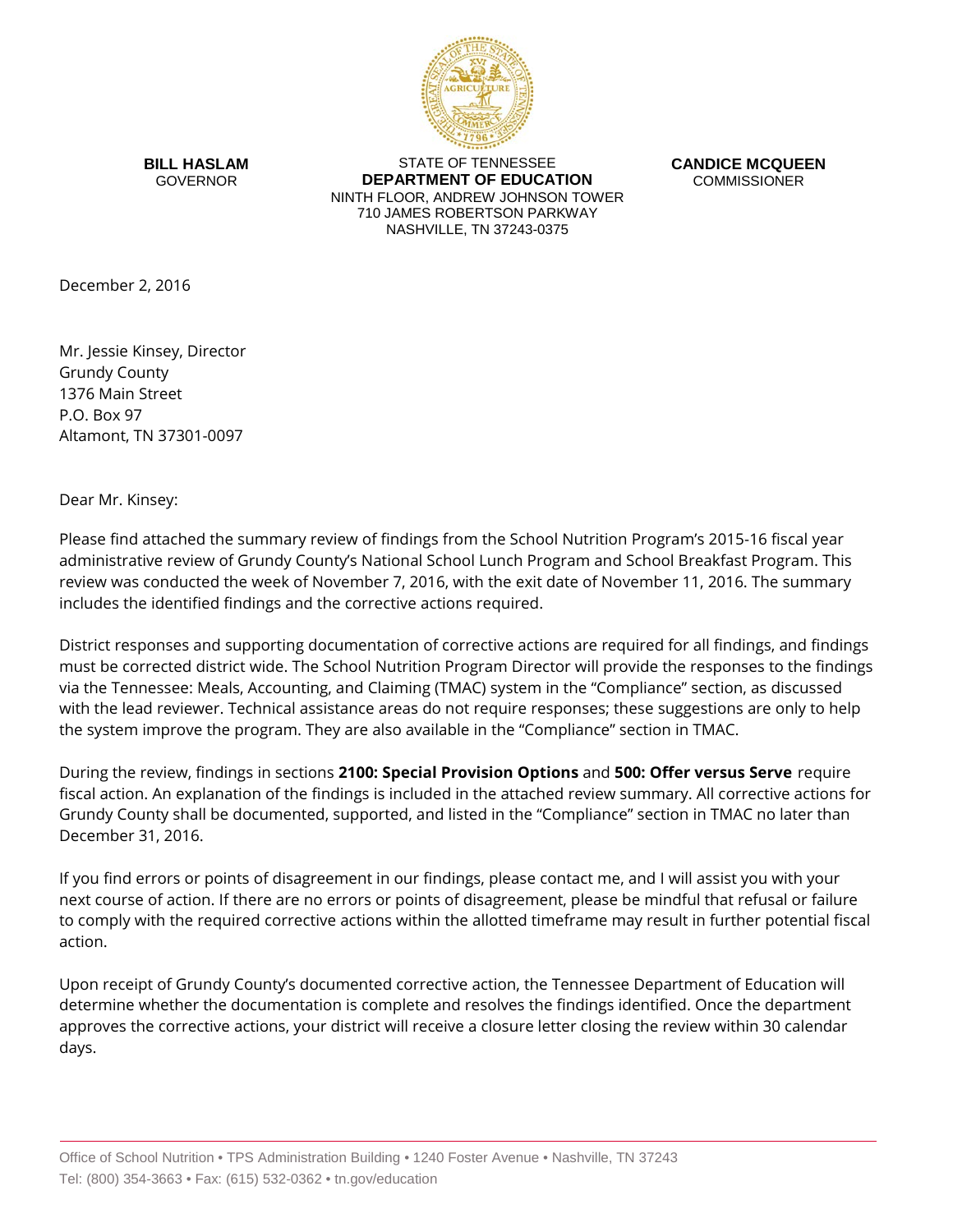

**BILL HASLAM** GOVERNOR

STATE OF TENNESSEE **DEPARTMENT OF EDUCATION** NINTH FLOOR, ANDREW JOHNSON TOWER 710 JAMES ROBERTSON PARKWAY NASHVILLE, TN 37243-0375

**CANDICE MCQUEEN** COMMISSIONER

If you have any questions or concerns, please contact Quache Spencer or me at (800) 354-3663.

Sincerely,

Myllis M. Hodges

Phyllis Hodges, State Director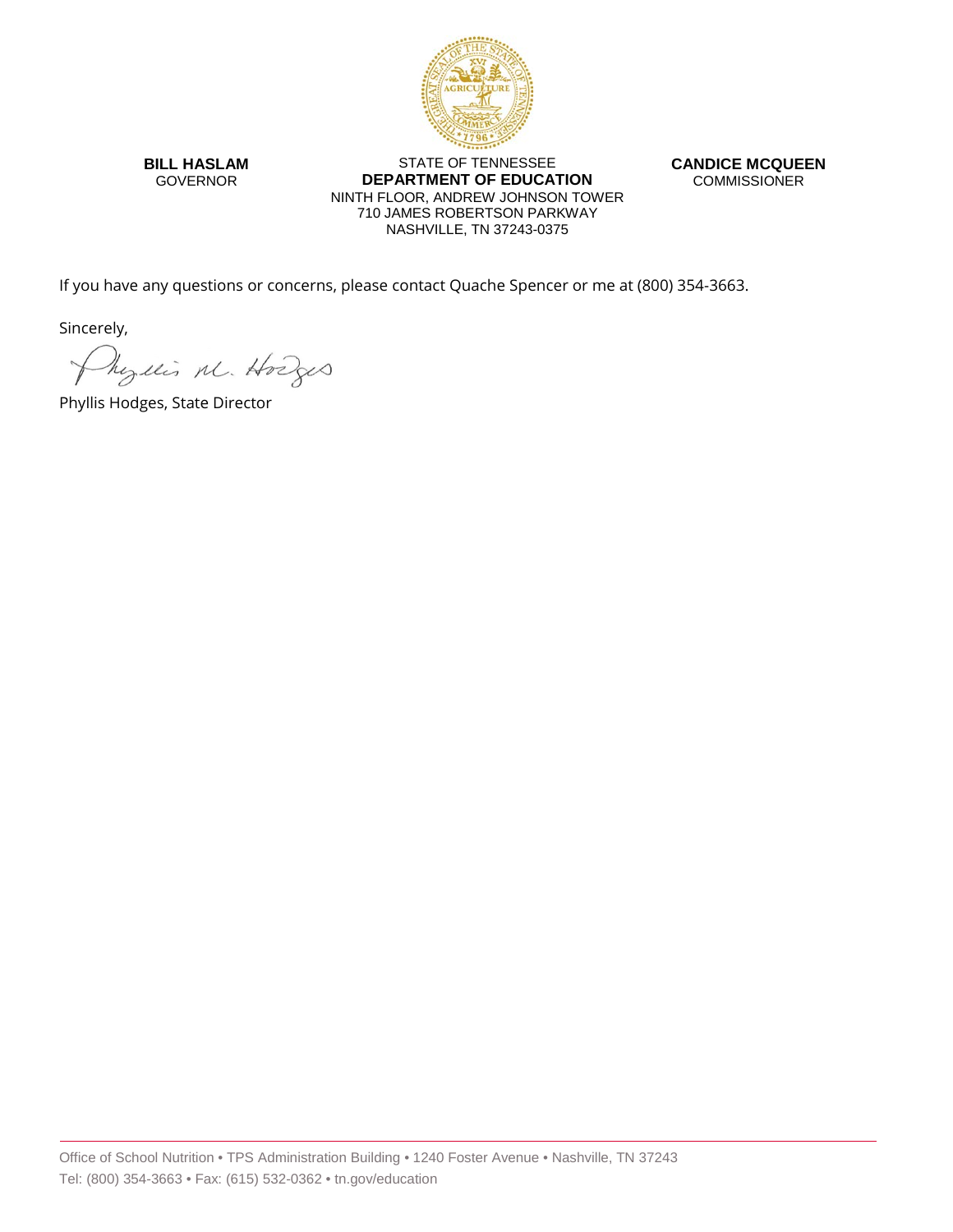

### **Grundy County (310)**

**Review ID: 543**

#### **Exit Conference Date: 11/11/2016**

Review Year: 2017

Month of Review: September

Lead Reviewer: Chris Crutcher

| Area | <b>Findings ID</b> | <b>Finding Description</b> | <b>Required Corrective Action</b> |
|------|--------------------|----------------------------|-----------------------------------|
|      |                    |                            |                                   |

#### **SFA - Level Findings**

| 2100 - Special<br>Provision<br>Options | $V-2100$ | Site documentation did not<br>support the approved<br>identified student percentage<br>(ISP) of 59.37%. Four students<br>were incorrectly identified as<br>directly certified, and one<br>student was counted twice. Of<br>the four students incorrectly<br>identified, Medicaid was used<br>to determine eligibility for<br>three of them. Tennessee does<br>not participate in the<br>demonstration project to<br>evaluate direct certification<br>with Medicaid, and these<br>students are not eligible. The<br>other student was determined<br>eligible by application, which<br>does not meet the definition of<br>direct certification. | Contact the state agency to adjust the ISP<br>from 59.37% to 59.14%. Attach a screenshot<br>of the revised ISP to demonstrate<br>compliance.                                 |
|----------------------------------------|----------|-----------------------------------------------------------------------------------------------------------------------------------------------------------------------------------------------------------------------------------------------------------------------------------------------------------------------------------------------------------------------------------------------------------------------------------------------------------------------------------------------------------------------------------------------------------------------------------------------------------------------------------------------|------------------------------------------------------------------------------------------------------------------------------------------------------------------------------|
| 700 - Resource<br>Management           | $V-0700$ | 701: Starting balance, income,<br>and expenses from the 2014-<br>15 financial report did not<br>match the2015 State of<br>Tennessee Comptroller's<br>Annual Report. The starting<br>balance differed by \$62,388,<br>the income differed by \$295,<br>and the expenses differed by<br>\$18.                                                                                                                                                                                                                                                                                                                                                   | Investigate the discrepancy and attach<br>documentation outlining the difference so<br>the state agency can make appropriate<br>adjustments to the 2014-15 financial report. |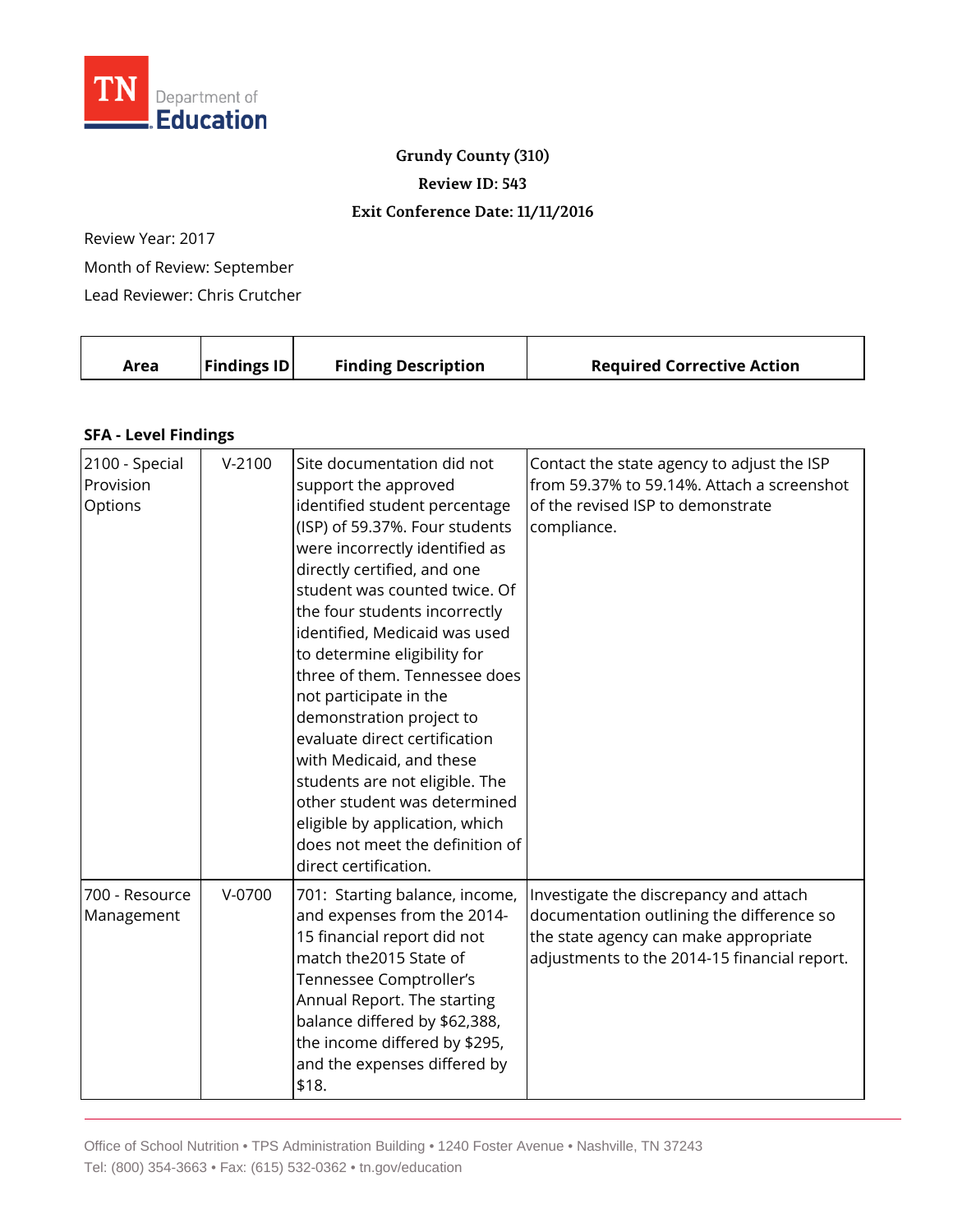

| Resource<br>Management<br>Comprehensive<br>Review | V-RMCRF | The adult meal price charged<br>at lunch was not sufficient to<br>cover the overall cost of the<br>meal. \$3.25 was being charged,<br>but \$3.46 should have been<br>charged based on the | Increase the adult meal price charged at<br>llunch and attach documentation to validate<br>compliance. |
|---------------------------------------------------|---------|-------------------------------------------------------------------------------------------------------------------------------------------------------------------------------------------|--------------------------------------------------------------------------------------------------------|
|                                                   |         | calculation outlined in FNS<br>Instruction 782-5 Rev. 1.                                                                                                                                  |                                                                                                        |
|                                                   |         |                                                                                                                                                                                           |                                                                                                        |

# **Site - Level Findings: Grundy County High School (0025)**

| 1400 - Food<br>Safety                                 | $V-1400$ | 1405: The SFA's food safety<br>plan was not implemented. On<br>the day of review, the holding<br>temperature of the biscuits<br>served for second chance<br>breakfast was not taken before<br>service.                                                                                                                            | Retrain cafeteria staff on proper procedures<br>for serving hot foods; attach an agenda and<br>signed roster of trainees as documentation<br>that this training has occurred. Also, attach a<br>hot holding temperature log after corrective<br>action has occurred to demonstrate<br>compliance with SOP. |
|-------------------------------------------------------|----------|-----------------------------------------------------------------------------------------------------------------------------------------------------------------------------------------------------------------------------------------------------------------------------------------------------------------------------------|------------------------------------------------------------------------------------------------------------------------------------------------------------------------------------------------------------------------------------------------------------------------------------------------------------|
| 1400 - Food<br>Safety                                 | $V-1400$ | 1406: Five temperature logs for<br>the 2016-17 school year were<br>not available for review. No<br>receiving, cooling,<br>thermometer calibration, dry<br>storage, nor dishwasher logs<br>were available. A similar<br>finding was documented on a<br>previous review in 2014.                                                    | Retrain cafeteria staff on proper temperature<br>logging procedures; attach an agenda and<br>signed roster of trainees as documentation<br>that this training has occurred. Also, attach a<br>temperature log of each type after corrective<br>action has occurred to demonstrate<br>compliance with SOP.  |
| 400 - Meal<br>Components<br>and Quantities<br>- Lunch | $V-0400$ | 402: The minimum daily grain<br>component was not met at the<br>additional meal kiosk. The<br>minimum daily grain required<br>for grades 9 through 12 is 2<br>ounces, but the Bosco stick<br>served and planned on the day<br>of review was only 1 ounce. A<br>similar finding was<br>documented on a previous<br>review in 2014. | Discontinue the use of the additional meal<br>kiosk for reimbursable meals and convert the<br>kiosk to sell snacks that are smart snack<br>compliant. Attach a picture of the kiosk after<br>corrective action has occurred and attach<br>documentation for smart snacks that are<br>being sold.           |
| 500 - Offer<br>versus Serve                           | $V-0500$ | 500: Offer versus Serve was<br>not implemented correctly. On<br>the day of review, one meal<br>was observed with an<br>insufficient portion of grain<br>through the additional meal                                                                                                                                               | Retrain cafeteria staff on offer versus serve;<br>attach an agenda and signed roster of<br>trainees as documentation that this training<br>has occurred.                                                                                                                                                   |